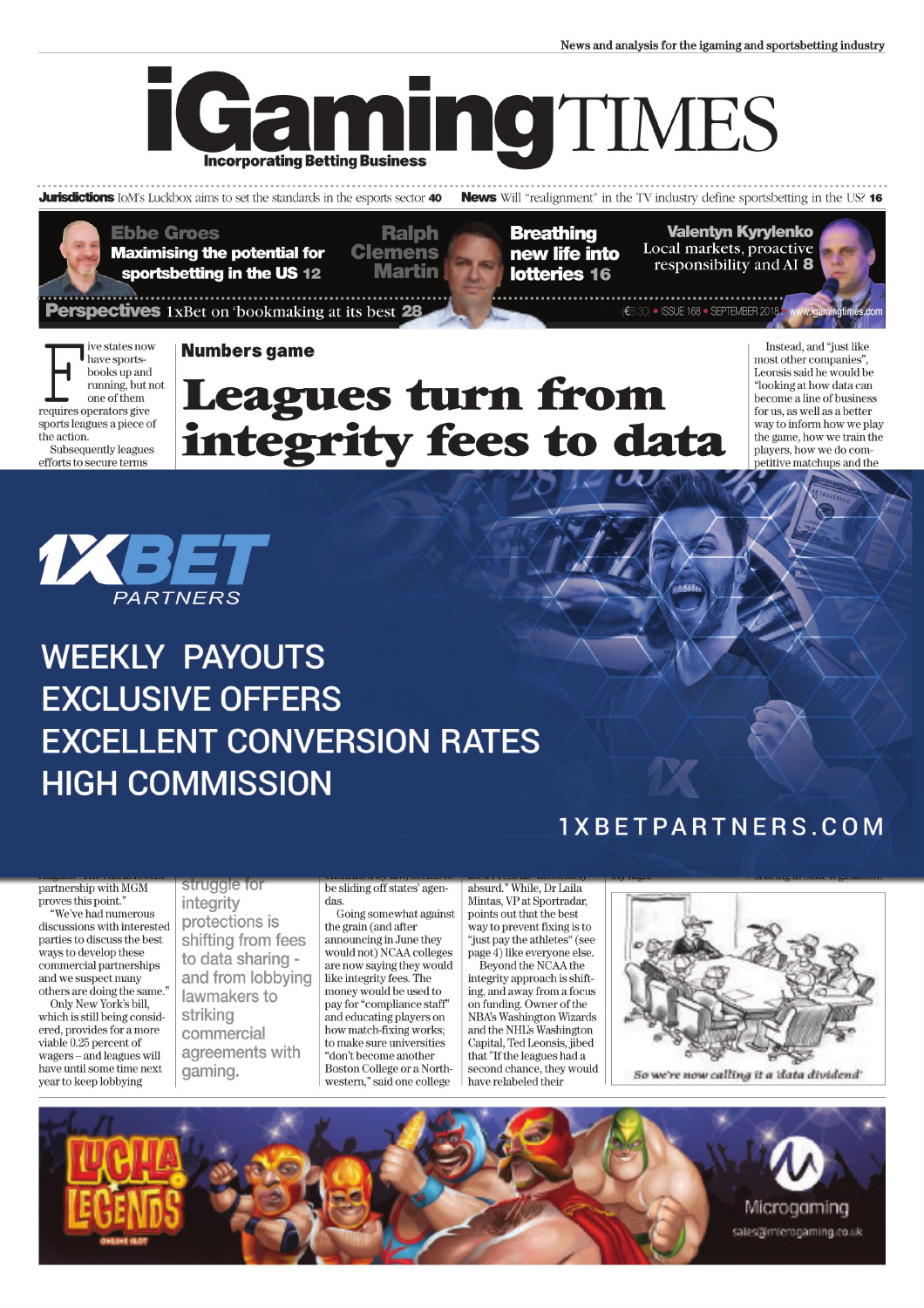#### North America **iGaming**TIMES

s a global provider of finan-<br>cial security for lotteries<br>across the world, what<br>to protect operators and **cial security for lotteries across the world, what steps are you implementing to protect operators and customers at this time?**

RCM: We are probably the most serious and reliable provider of Jackpot security/insurance. Last year we covered more than €300bn in Jackpots risks and more than 10 years experience without any complaints, we are trustworthy experts in the lottery industry.

We make it simple for our operators. Firstly, out contracts are straight forward and we have no small print and secondly, our security is watertight and we ensure our people are the best experts in the market.

With regards to customer data, how operators protect this is a key asset to becoming successful. Our business is just security of financial risks and we strive to making working with us easy, safe and fair. It makes no sense to offer the cheapest premium in he market and make problems if it comes to a winner - or even find something in the small prints to hold the payout back. This will kill the operator, brings state official and regulators on the plan and makes problem to the whole industry worldwide.

#### **IGT: How do you keep what is an analogue form of gaming entertainment**

**relevant in a digital world?** RCM: In terms of lotteries a lot of companies have really good websites and to play the lottery these have to be easy and fast. To go to a kiosk to fill out a ticket is not convenient - to play fast on your mobile device is much easier so don't make it too complicated for the customer!

The key is confidence and trust in a product. An analogue draw makes state lotteries trustworthy, whereas the perceived ability to cheat the customer or make it difficult to collect winnings creates problems for the digital industry. There are always black sheep on the field when it comes to earning money and becoming greedy and this has held the digital side of lotteries back, however, as we stated there's a lot of potential with mobile and online. Fairness, a well created website with easy to play and big winnings/jackpots are the key to running a successful digital platform for lotteries with loyal customers. Oh, and a certified RNG provider is pretty important too.

#### **IGT: With so many lotteries out there, do you feel the market is oversaturated or is the customer demand growing alongside the industry?**

RCM: No. There is still a big potential to come up with additional lotteries. Lottery customers may wish to play a new game each day and mobile/online can provide this. In our eyes there is still a great potential for lotteries globally and we would love to do more in Eastern Europe, Africa, Australia and the Middle East. Asia is also a big market. Our customers/operators come from all parts of the world so in

**LOTTERIES** EMIRAT AG

addition to Israel it is the European Islands like Malta, Gibraltar, Isle of Man, etc. which provide licenses for operators and EMIRAT AG provides the jackpot security. However we also help states and state lotteries to create new games or even start a lottery for this growing customer demand both online and analogue.

#### **ICR: Emirat AG also develops new lottery games, what's the key to making a new product stand out?**

RCM: Lottery games have a vastly different approach to sports betting or casino games as they are not based on the excitement of gambling or the adrenalin rush of placing a bet. Lotteries do not rely on addicted players who spend all their money within a few hours – they rely on satisfied customers who just love the chance once or twice a week or once a day. The games are created for people who are taking the chance to make a big lifetime-changing winning and therefore a lottery needs to have big jackpots to be outstanding.

The big brands are the state lotteries as it's difficult to create your own lottery, so most of the online or alternative lotteries function by placing a bet on these big, trustworthy and well established brands. That's where Emirat  $AG$  comes in as online or alternative lotteries need companies like us to cover/insure the big jackpots, because they can't sell as many tickets to cover or build the jackpots as the state brands do.

**IGT: In addition to new technology,**

#### **where do you see the opportunities for operators to better target young players?**

RCM: Sorry, but lotteries are not created for young players. Yes you can target it with a cool looking website but the target group will be over 40. Only when it comes to Mega Jackpots with hundreds of millions to win or even over a billion, will young players join a lottery website - but even then, they just won't last.

From our perspective as the world's leading risk management specialist in covering lottery jackpots, it's better to spend money on the real target group of the over 40s. With technology, 60-year-old players aren't too affected by the web today and most will still buy tickets at a booth, but 30-yearold prospective customers are getting closer to that target group and so the internet and beyond hold a great deal more potential going forward. At this time the greatest opportunity is to create data about your future target group in preparation that they will start playing sooner or later.

And again, as always with lotteries, big Jackpots are key.

# **Breathing new**

m

 $\circ$ 

**life industry focuses on the impact of European regulatory updates**<br>following a series of hefty fines in 2018, **Ralph Clemens Martin**, CEO of<br>Emirat AG, which is recognised as the leading specialist for removing **As the industry focuses on the impact of European regulatory updates Emirat AG, which is recognised as the leading specialist for removing financial risk for jackpot winners, describes the importance of confidence and trust in operators, how the sector doesn't rely on addiction and why lotteries just aren't a young people's game.**